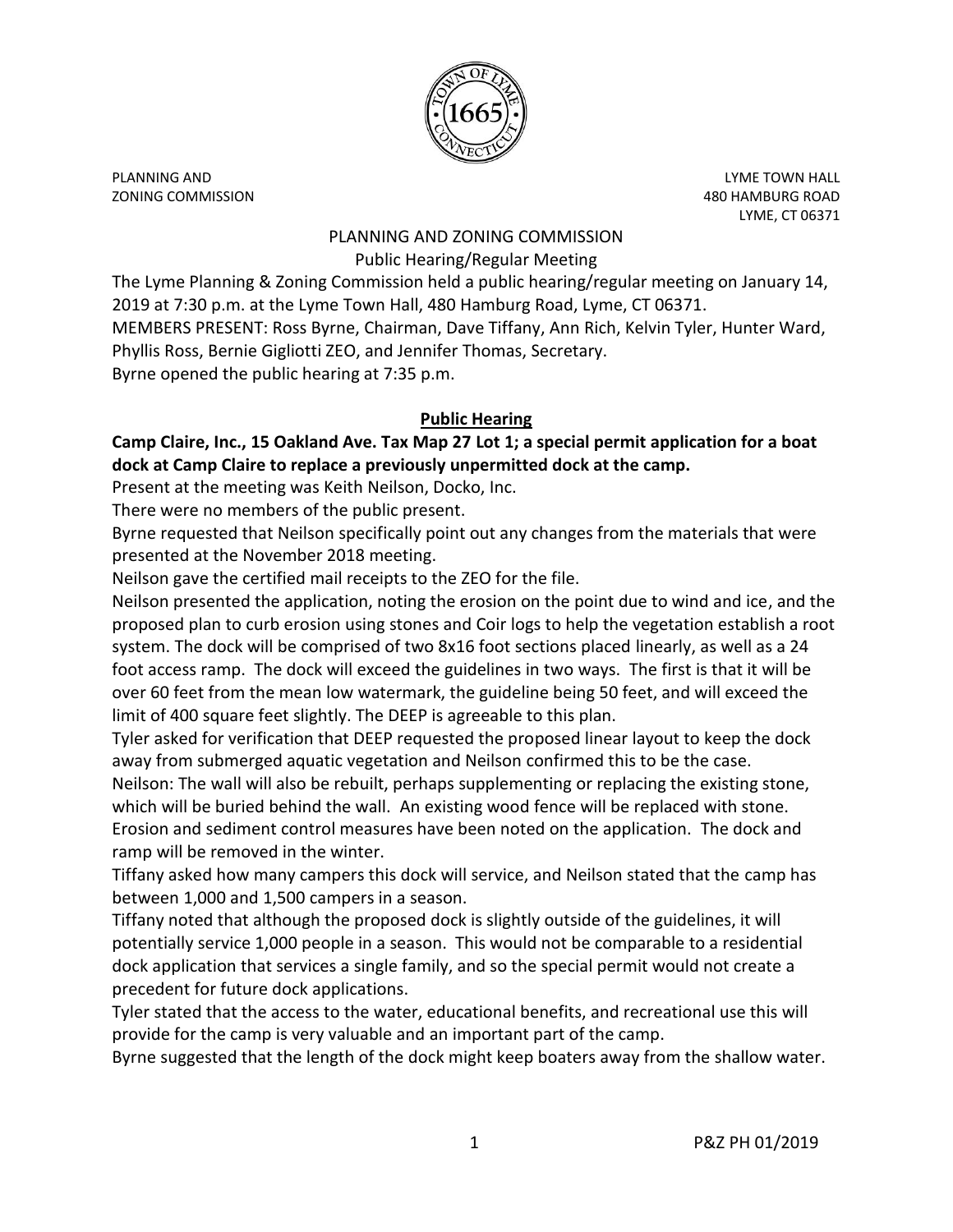The use of reflectors on the dock was also discussed and is part of the application to the DEEP. Byrne called for any additional questions. With their being none, the public hearing was closed at 7:58 and the regular meeting was open.

### **Regular Meeting**

**Camp Claire, Inc., 15 Oakland Ave. Tax Map 27 Lot 1; a special permit application for a boat dock at Camp Claire to replace a previously unpermitted dock at the camp.**

Several commission members reiterated that this special permit is a unique circumstance that will serve many people, provide educational experience to young people, and should not be seen as comparable to a private residential dock application.

Byrne entertained a motion. P. Ross moved to approve the special permit as presented by Docko, Inc., Rich seconded, and the motion passed unanimously.

### **Old Business**

### **Discussion of potential regulation changes.**

- a. The commission discussed Appendix F and whether the guidelines should be left as guidelines or seen as regulations. The Commission agreed to keep the language as currently written.
- b. The commission discussed the language to be added to section 14 regarding the approval of septic systems within 200 feet of the tidal wetlands. The commission determined the language should read that the ZEO will have authority to approve the zoning application in these instances and has the option to bring any application to the commission for review at the ZEO's discretion.
- c. The commission discussed possible changes to the regulations regarding short term rentals. Byrne summarized the commission's previous discussion on this and questioned if the town might be liable in future disputes. P. Ross and Rich suggested modifying existing regulations on B&B and accessory apartments might be preferable to creating something new. Some of the language in the existing regulations also may apply to short term rentals. Tiffany questioned whether the commission should add any regulations pertaining to short term rentals at all, and also reminded the commission to be sensitive to the plan of conservation and development, which clearly indicates the town's aversion to promoting tourism. Gigliotti confirmed that because there are no regulations existing currently, short term rentals are not allowed at present. Gigliotti requested specific language be added to the regulations if the commission determines that short term rentals should not be allowed.

#### **New Business**

Gigliotti passed out a brochure to the commission members for an upcoming seminar concerning land use.